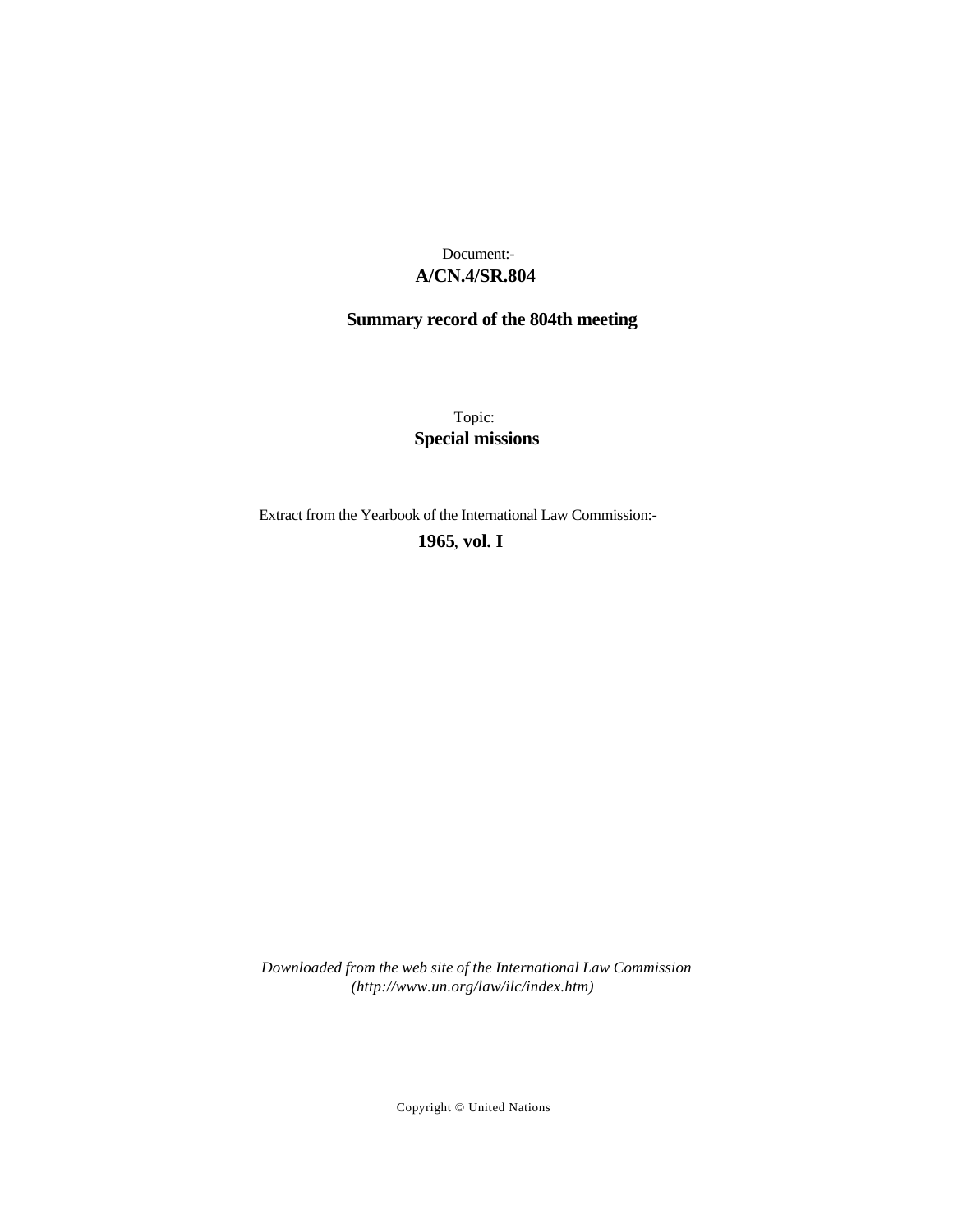107. The CHAIRMAN said that, if there was no objection, he would consider that the Commission agreed to adopt the Special Rapporteur's suggestion.

*It was so agreed.<sup>11</sup>*

The meeting rose at 1.5 p.m.

<sup>11</sup> For resumption of discussion, see 815th meeting, paras. 35-62.

#### **804th MEETING**

*Thursday, 17 June 1965, at 10 a.m.*

#### *Chairman:* Mr. Milan BARTOS

*Present:* Mr. Ago, Mr. Amado, Mr. Briggs, Mr. Castrén, Mr. Elias, Mr. Jiménez de Aréchaga, Mr. Pal, Mr. Pessou, Mr. Reuter, Mr. Rosenne, Mr. Ruda, Mr. Tsuruoka, Mr. Tunkin, Mr. Verdross, Sir Humphrey Waldock, Mr. Yasseen.

#### **Special Missions**

**(A/CN.4/179)**

#### [Item 3 of the agenda]

#### PRELIMINARY OUESTIONS

1. The CHAIRMAN invited the Commission to consider the second report on special missions (A/CN. 4/179), submitted by himself as Special Rapporteur for the topic.

2. Speaking as Special Rapporteur, he asked the Commission first to decide three preliminary questions arising out of paragraphs 1 *(a), (c)* and *(d)* of his report.

3. So far as the first question was concerned, he suggested that his corrections to the articles adopted by the  $Common$  at its sixteenth session<sup>1</sup> should not be discussed until after the Commission had received the comments of governments.

4. The second question concerned the drafting of rules relating to so-called " high-level" special missions. Although he had been instructed by the Commission to prepare rules concerning the legal status of such missions, he had had difficulty in gathering material, whether drawn from the practice or from the literature. He had only been able to produce the six rules which appeared in the last section of his second report. If the Commission so wished, he could, after the study of the articles on special missions in general and before the close of the session, submit some conclusions as to how far it was necessary to prepare more detailed rules on the subject of " high-level" special missions.

The third question concerned the joint proposal on the legal status of delegations to international conferences and congresses, which the Commission had requested from Mr. El-Erian, Special Rapporteur on relations between States and inter-governmental organizations, and from himself as Special Rapporteur on special missions. He had collected some material on the subject, but had not been able to confer with Mr. El-Erian with a view to preparing a joint proposal. The matter might be deferred until the January session in 1966.

6. He would like to have the Commission's opinion on the first of those three questions.

7. Mr. ROSENNE said that he fully agreed with the Chairman's suggestion regarding the first question. He suggested, however, that, once the Commission had completed its work at the current session on the next group of articles on special missions, the Drafting Committee should consider whether any language adjustments were necessary in articles 1 to 16.

8. The CHAIRMAN said that, if there were no further comments, consideration of the proposed changes in articles 1-16 (A/CN.4/179, paras. 134-148) would be deferred until a later session.

*It was so agreed.*

9. The CHAIRMAN invited the Comission to express its views on the second question.

10. Mr. BRIGGS said that it would be more appropriate to discuss the Special Rapporteur's draft provisions concerning so-called high-level special missions after the Commission had completed the draft articles on special missions.

11. The CHAIRMAN said that, in the absence of further comments, he would take it as agreed that the subject should be deferred until after the study of articles 17 to 40 had been completed.

*It was so agreed.*

12. The CHAIRMAN invited the Commission to express its views on the third question.

13. Mr. TUNKIN suggested that the question be left open, as Mr. El-Erian was absent.

*It was so agreed.*

**14.** The CHAIRMAN asked whether the Commission wished to have a general debate on articles 17 to 40.

15. Mr. TUNKIN proposed that the Commission should proceed immediately to discuss the articles one by one.

*It was so decided.*

ARTICLE 17 (General facilities) [17]

*Article 17* [17] *General facilities*

The receiving State shall offer a special mission all the facilities necessary for the smooth and regular performance of its task, having regard to the nature of the special mission.

16. The CHAIRMAN, speaking as Special Rapporteur, said that article 17 stated a rule which was found in all works dealing with the question; it was not a rule of courtesy but an obligation *ex jure.*

<sup>1</sup>  *Yearbook of the International Law Commission, 1964,* Vol. II, **pp. 208-210.**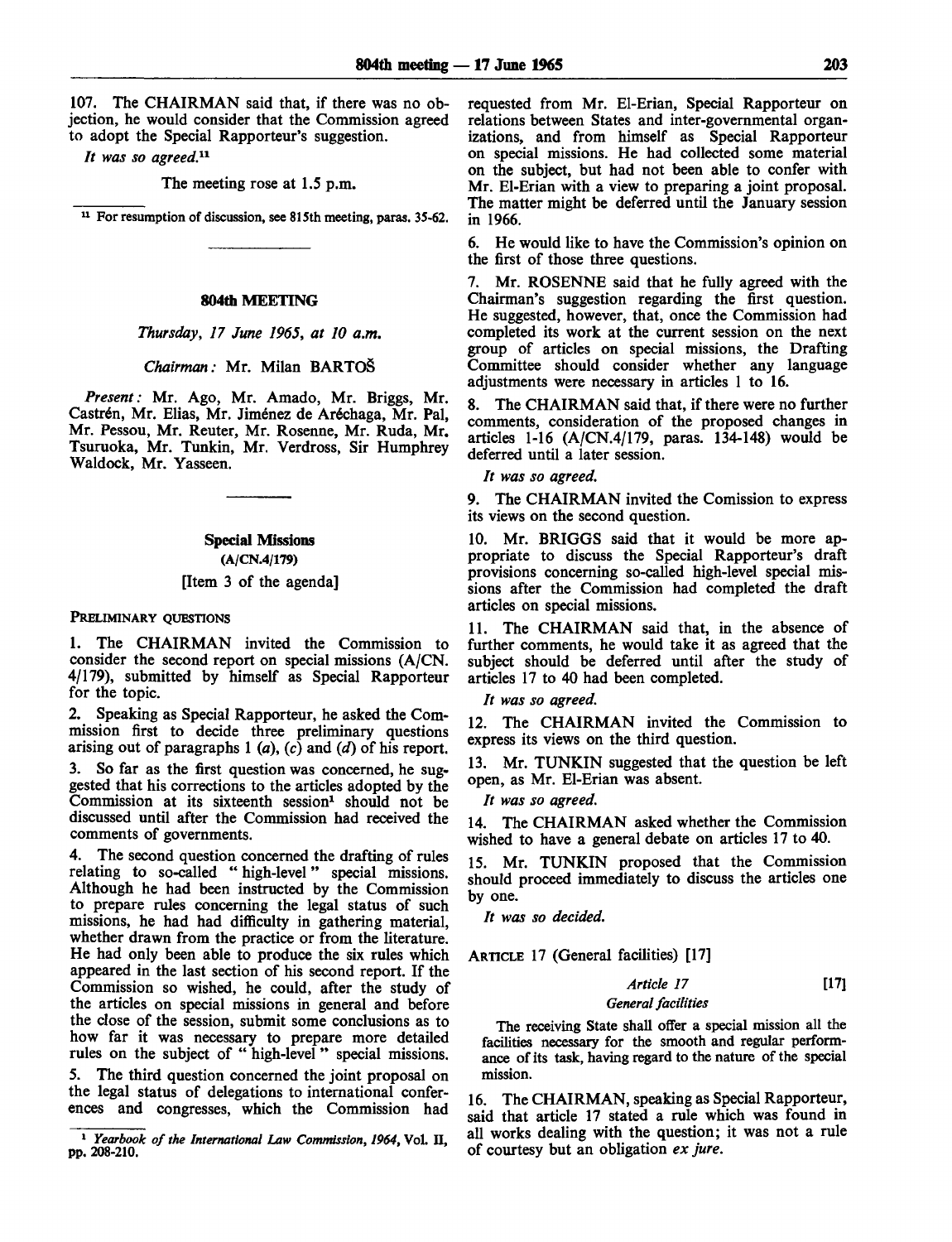17. Mr. TUNKIN asked why the wording of article 17 differed from that of article 25 of the Vienna Convention on Diplomatic Relations and article 28 of the Vienna Convention on Consular Relations.

18. The CHAIRMAN, speaking as Special Rapporteur, said that the difference was not based on doctrinal considerations. He had merely wished to take account of the particular nature of special missions.

19. Mr. YASSEEN said that the rule should be adopted, regardless of whether the obligation existed in positive law, for it laid down the receiving State's first duty toward a special mission coming into its territory.

There was a slight difference between the French and the English texts, in that the latter did not use the comparative form of the adjectives " smooth and regular ". The text might be simplified to read " the regular performance of its task", which would be closer to the wording of article 25 of the Vienna Convention on Diplomatic Relations.

21. Mr. PESSOU said that a formula such as " The members of a special mission shall enjoy in the territory of the receiving State all the facilities necessary for the performance of their task " would not change the meaning but would more adequately reflect the fact that the State was a sovereign entity.

22. Mr. AMADO urged that in the French text the word *accomplissement,* used in the corresponding articles of both Vienna Conventions, should be used rather than *execution.*

23. Mr. ROSENNE said that, while he accepted the general lines of article 17, he felt that the actual text went somewhat beyond what was expressed in the commentary. He therefore suggested that the article should be redrafted to read: " The receiving State shall offer a special mission adequate facilities for the performance of its task, having regard to the nature of the special mission". That formulation involved the omission of the words "smooth and regular" before " performance ", which did not add much to the meaning of the provision.

24. The concluding proviso " having regard to the nature of the special mission " was necessary and served to limit the duties of the receiving State.

25. There remained the legal question mentioned in the last sentence of paragraph (2) of the commentary; but that could hardly be solved in the draft articles.

26. Mr. JIMENEZ de ARECHAGA said that, in his view, the draft articles on special missions did not constitute an isolated piece of work, but formed part of the general codification of diplomatic law and consequently should be integrated into the structure of the Vienna Conventions of 1961 and 1963.

27. The Commission should always bear in mind how the draft articles might affect those two existing Conventions. It should avoid the temptation to try to improve on the wording adopted for the Vienna Convention on Diplomatic Relations of 1961 and the Vienna Convention on Consular Relations of 1963. Even if there were room for improvement, the Commission should adhere to the language used in those two Conventions and confine its work to specifying any limitations or

modifications that were appropriate, bearing in mind the peculiar nature of special missions. Only in that manner would it be possible to avoid gratuitously creating problems of interpretation.

28. He accordingly proposed that the wording of article 17 should follow exactly that of article 25 of the Vienna Convention of 1961 and article 28 of the Vienna Convention of 1963, with the addition of the concluding proviso " having regard to the nature of the special mission " which, as pointed out by Mr. Rosenne, embodied a useful and necessary limitation.

29. Mr. ELIAS said that it had been his intention to suggest that article 17 should be amended to read " The receiving State shall provide facilities adequate for the performance by a special mission of its task", but after listening to Mr. Jiménez de Aréchaga's comments he agreed that it would be desirable to use as nearly as possible the actual words of the two Vienna Conventions.

30. Mr. TUNKIN said that, in essence, article 17 was intended to state the rule that the receiving State should extend to the special mission the same facilities for the performance of its functions as it accorded to a permanent diplomatic mission or to a consular post.

31. He fully supported the arguments put forward by Mr. Jiménez de Aréchaga regarding the need to follow the language used in the corresponding provisions of the two Vienna Conventions. Any departure from that language might have an adverse effect on interpretation.

32. He did not, however, think that the proviso " having regard ... " should be retained. Obviously, the receiving State would bear in mind the special character of the special mission; but it would do likewise in the case of a permanent mission and of a consular post, and neither article 25 of the Vienna Convention on Diplomatic Relations nor article 28 of the Vienna Convention on Consular Relations provided that the receiving State should, when according full facilities, bear in mind the special character of a permanent mission or of a consular post, as the case might be.

33. Mr. PAL said he saw no convincing reason to depart from the language used in the corresponding provisions of the two Vienna Conventions. The substance of article 17 would be adequately expressed if the wording of article 25 of the Vienna Convention on Diplomatic Relations were used.

34. Mr. RUDA said that he, too, considered that the language of the two Vienna Conventions should be followed, but with the addition of the concluding proviso.

35. Sir Humphrey WALDOCK said that the point raised by Mr. Jiménez de Aréchaga was extremely important. Any departure from the wording used in the existing conventions could give rise to serious difficulties whenever questions of interpretation arose. The point affected all the draft articles, and not merely article 17.

36. The special character of special missions was already sufficiently brought out by the various provisions in articles 1 to 16. In the circumstances, it would seem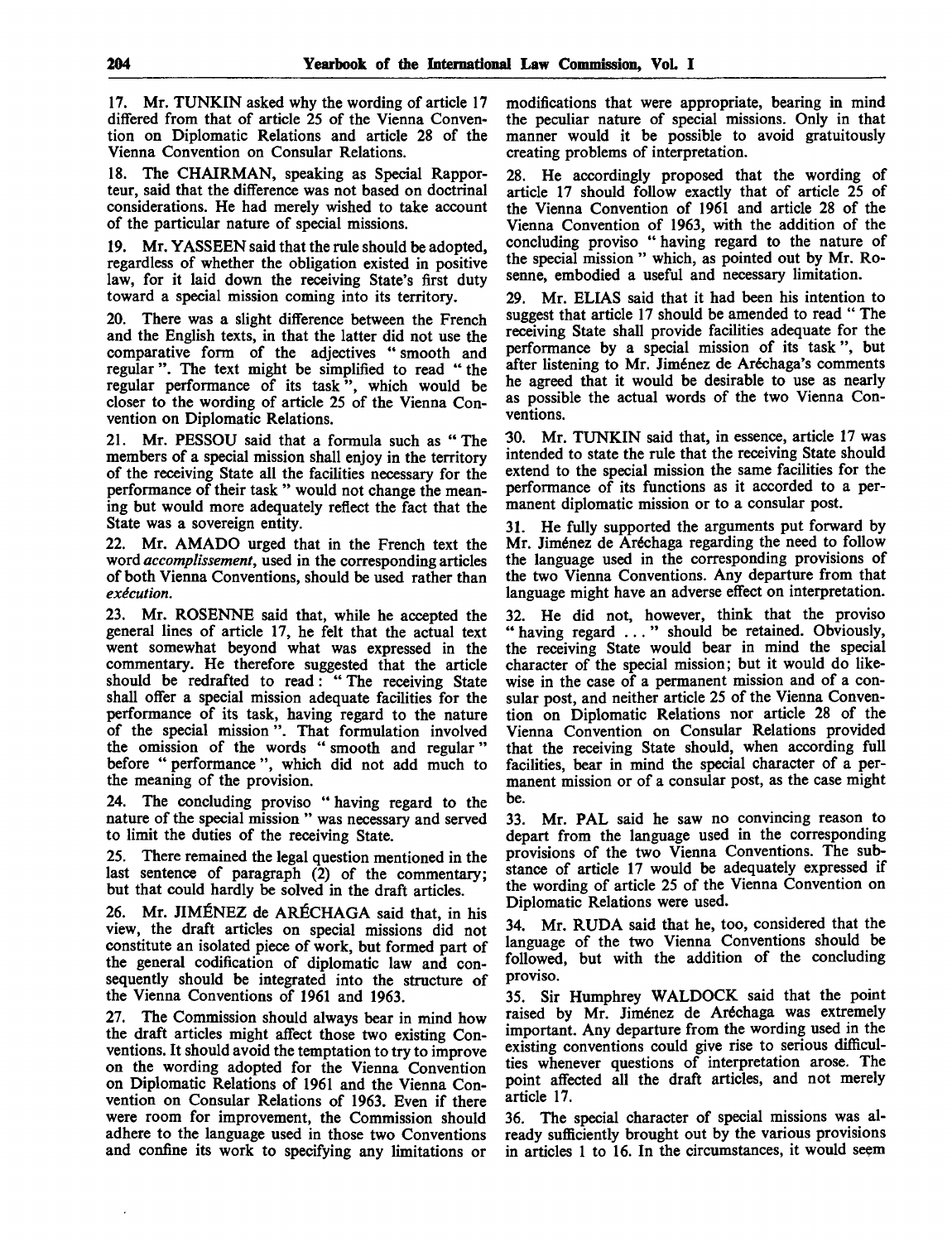unwise to stress it too much in article 17. All that was necessary in the way of limitation was merely to replace, in the text of article 25 of the 1961 Vienna Convention, the word " mission " by " special mission ". He therefore suggested that article 17 should be revised to read :

" The receiving State shall grant full facilities for the performance of the functions of the special mission ".

37. Mr. CASTREN said that the Commission's draft should follow the wording of the corresponding articles of the Vienna Conventions as closely as possible and that in any case the last phrase in the Special Rapporteur's draft article 17 " having regard to the nature of the special mission " should be dropped, since it might be interpreted as a limitation.

38. Mr. BRIGGS said that at first he had thought that the concluding proviso should be retained, as suggested by Mr. Rosenne and Mr. Ruda, particularly in view of the temporary nature of the special mission; but in the light of the discussion he had reached the conclusion that the best course was that suggested by Sir Humphrey Waldock.

39. Mr. TSURUOKA said he had no strong feeling about either retaining or deleting the idea expressed in the last phrase. One of the characteristics of special missions, other than their temporary nature, was the variety of functions which they performed. If the phrase was retained, it would emphasize that peculiar nature of special missions and of the privileges they should enjoy; there was little risk of its being misinterpreted.

40. Mr. ROSENNE said that, as there was no real disagreement on substance, Sir Humphrey Waldock's proposed wording could perhaps meet the case.

41. The CHAIRMAN, speaking as Special Rapporteur, said that the Commission was agreed that an article was needed corresponding to article 25 of the Vienna Convention on Diplomatic Relations and to article 28 of the Vienna Convention on Consular Relations. He had based his draft article 17 on both those articles, but had also tried to show in what respects special missions differed from permanent missions and from consulates. The Drafting Committee could decide to draw that distinction either in the article itself or in the commentary.

42. With regard to the general question of the relationship between the draft articles and the corresponding articles of the two Vienna Conventions, he said that the Commission had decided to prepare a separate convention on special missions. The question was whether the terms of the two earlier Conventions should be followed, or whether in some respects the new draft should differ from them in order to reflect certain distinctions. He thought that as far as possible the wording of the Vienna Conventions should be followed, but possibly his ideas on the distinctions which should be drawn were not shared by the other members of the Commission.

43. Article 25 of the Vienna Convention of 1961 spoke of " the mission " whereas article 28 of the Vienna Convention of 1963 spoke of " the consular post". Special missions differed from both, and the difference might have far-reaching consequences in practice. Special missions always claimed the same facilities as

regular diplomatic missions. Moreover, special missions sometimes needed additional facilities not enjoyed by regular missions. He would accordingly prefer that the article should make the distinction quite clear.

44. Furthermore, in his opinion, article 17 should deal with the special mission as an institution, and should not transform an objective rule into a subjective one applying to the individual members of the mission. The facilities to be accorded to members as such would be set out in other articles.

45. The formula proposed by Mr. Tunkin, which would provide that the receiving State should do everything in its power to enable the special mission to perform its task, might give rise to disputes, especially if a mission was sent to a federal State, whose Government might argue that certain facilities came under the authority not of the central Government but of the governments of the individual States. He (the Chairman) considered that the article should place the obligation squarely on the receiving State and should not leave that State free to judge what was or was not within its power.

46. The phrase " the smooth and regular performance of its task " had been used advisedly, for there was some difference between rendering a task possible and rendering it easy. He would agree to replace the word *execution* by *accomplissement.*

47. He urged that the idea expressed in the last part of the sentence should be retained, either in the body of the article or at least in the commentary.

48. Speaking as CHAIRMAN, he suggested that article 17 and all the comments concerning it should be referred to the Drafting Committee.

*It was so agreed.<sup>2</sup>*

ARTICLE 18 (Accommodation of the special mission and its members) [18]

### *Article 18* [18]

*Accommodation of the special mission and its members*

1. The receiving State shall facilitate the accommodation of the special mission at, or in the immediate vicinity of, the place where it is to perform its task.

2. If the special mission, owing to the nature of its task, has to change the site of its activities, the receiving State shall enable it to remove to other accommodation at any place where its activities are to be pursued.

3. This rule also applies to the accommodation of the head and the members of the special mission, and of the members of the staff of the special mission.

49. The CHAIRMAN, speaking as Special Rapporteur, said that article 18 of his draft differed from article 21 of the Vienna Convention on Diplomatic Relations and from article 30 of the Vienna Convention on Consular Relations in that it did not make provision for the acquisition of premises, because special missions were temporary. At the same time, article 18 did not exclude the practice of certain States of establishing a house or permanent centre for the accommodation of their successive special missions.

For resumption of discussion, see 817th meeting, paras. 1-4.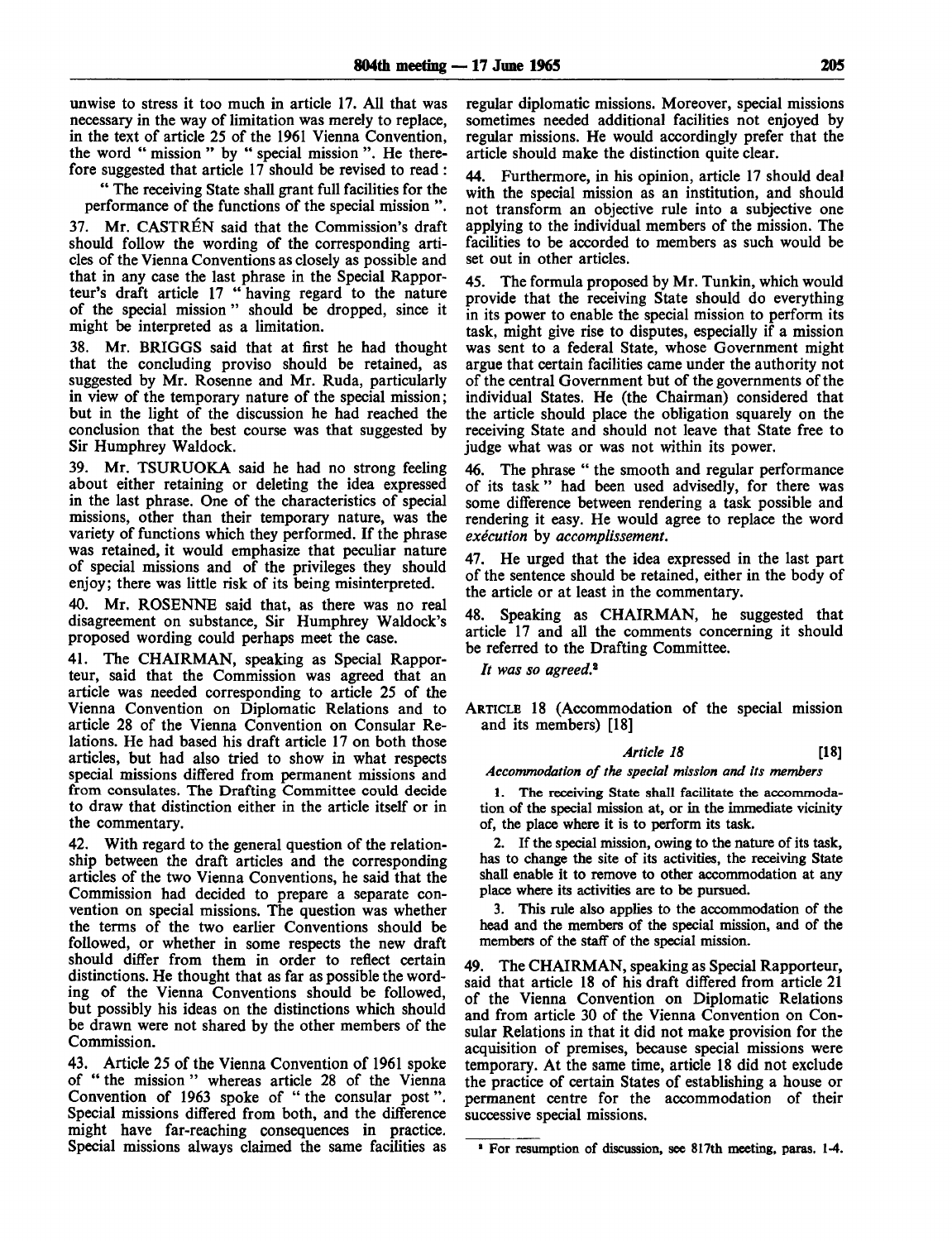50. The accommodation problem was often much more difficult in the case of a special mission than in that of a regular diplomatic mission. As yet, there was no rule of law concerning the accommodation of special missions. It should be laid down as a rule *de legeferenda* that the host State should facilitate the accommodation of the special mission. Problems had arisen in practice, for example in countries where persons of a different colour were not admitted to hotels, and in very small localities where accommodation facilities were very limited.

51. Paragraph 2 dealt with the case where special missions moved from one place to another. Permanent diplomatic missions did not move, save in exceptional cases, such as war or the seasonal transfer of government services.

52. The purpose of paragraph 3 was to extend to the accommodation of the members of the special mission the rule concerning the premises which the mission required for the purpose of its task.

53. Mr. VERDROSS said that article 18 very justly differentiated the obligations of the receiving State towards special missions. The rule applicable to special missions should be both less and more exacting than that applicable to diplomatic and consular missions: less exacting, because the receiving State was not obliged to authorize the acquisition of premises, but more exacting because the receiving State had to make it possible for the special mission to find accommodation and to move from place to place in the performance of its functions.

54. In paragraph (4) of his commentary to article 18, the Special Rapporteur alluded to the obligation to observe the rules of non-discrimination in cases where several special missions from different States met. That idea should, perhaps, be expressed in the article itself.

55. With regard to the drafting, he suggested that in the French text of paragraph 3 the expression *cette regie est egalement valable* should be replaced by the expression *cette regie s'applique egalement.*

56. Mr. JIMENEZ de ARECHAGA said that article 18 provided a good example of the need to adapt the provisions of the two Vienna Conventions so as to take into account the peculiar nature of special missions. He commended the Special Rapporteur for dropping the reference to the acquisition of premises, which would be out of place in the draft on special missions.

57. However, it would not be advisable to impose on the receiving State the duty to facilitate the accommodation of the special mission, as was done in paragraph 1, and of its members, as was done in paragraph 3. All that could be expected of the receiving State was that it should assist in obtaining such accommodation, and the wording of those two paragraphs should be amended accordingly. The position was completely different from that of permanent missions, in respect of which the receiving State could either facilitate the actual acquisition of premises—if necessary, by enacting legislation to that effect—or help the mission to obtain premises by lease or otherwise.

58. The idea of the possible change of site, embodied in paragraph 2, was not in its right place in article 18; it would be better to deal with the question in the provisions on freedom of movement.

59. Mr. CASTREN said he accepted article 18 in substance and realized that it could not follow the provisions of the Vienna Conventions.

60. It would no doubt be possible to simplify the article somewhat; for example, paragraph 2 was not absolutely necessary, for the obligation to make provision for certain movements necessitated by the particular nature of a special mission's task was implied in paragraph 1, as well as in article 17. If the Commission should decide to delete paragraph 2, it might amend paragraph 1 by replacing the word " place" by " places".

61. Paragraph 3 stated in substance the same rule as paragraph 2 of the corresponding articles of the Vienna Conventions. The difference in wording was not very substantial; the Vienna Conventions used the expression " assist in obtaining suitable accommodation ", which was very close to the expression " facilitate the accommodation of the special mission ", used in paragraph 1.

62. Mr. RUDA said that the purpose of article 18 was to lay down the duty of the receiving State to facilitate the accommodation of a special mission. However, it was essential to state expressly that accommodation should be adequate. He therefore proposed the insertion of the word " adequate " before " accommodation " in paragraphs 1 and 3.

63. In the case of a permanent mission, article 21 of the Vienna Convention on Diplomatic Relations offered the receiving State a choice: it could either enable the sending State to acquire the necessary premises, or it could assist the mission " in obtaining accommodation in some other way ". Since, in the case of a special mission, the receiving State would not have the possibility of adopting the first of those alternatives, it was desirable to amend paragraphs 1 and 3 in such a manner as to lay down the duty to " assist in facilitating " the accommodation.

64. The Drafting Committee should consider the possibility of amalgamating the provisions of paragraphs 1 and 3 so as to express in one provision the same rule for the accommodation of the special mission and for that of its personnel.

65. Mr. YASSEEN said that, in general, the wording of the articles in the Vienna Conventions should be followed as far as possible. But because diplomatic and consular missions differed materially from special missions, the Commission was drafting a separate convention on special missions. The resemblance between the two kinds of mission was more apparent than real; that was why it had been found necessary to renounce the method, initially chosen, of determining, with respect to each article in the two Vienna Conventions, whether it applied or did not apply to special missions. The Commission should therefore feel at liberty to adopt or to depart from the terms of the Vienna Conventions, according to the circumstances.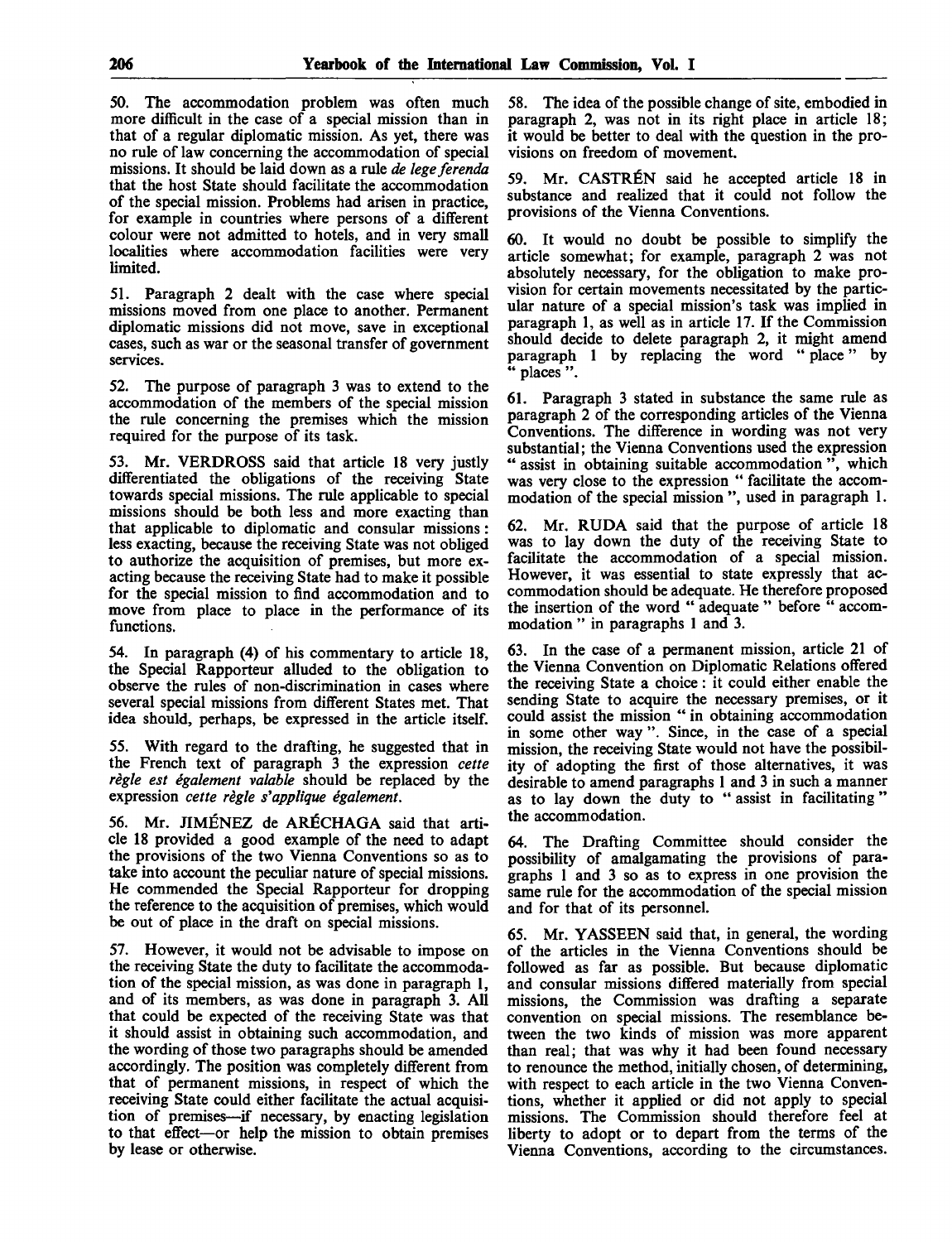66. Article 18 illustrated the difference to be made *vis-d-vis* diplomatic and consular missions. Since special missions functioned for a short time, the question of accommodation might be particularly difficult, and therefore the obligation on the receiving State had to be more precise and should be an obligation to achieve a certain result rather than simply an obligation to use certain means. The formula proposed by the Special Rapporteur satisfied the needs of the situation and reflected the difference to be made between the obligations which rested on the receiving State according as the accommodation was that of a permanent or that of a special mission.

67. The example quoted by Mr. Jiménez de Aréchaga was not really relevant; it related rather to missions to international conferences and to the problems of the headquarters of international organizations.

68. Itinerant special missions occurred in practice, but he did not think they deserved a special paragraph. Paragraph 1, amended as suggested by Mr. Castrén, would perhaps deal adequately with cases of that kind.

69. He supported the drafting amendment to paragraph 3 suggested by Mr. Verdross.

70. Mr. AGO said that, in his opinion, the Special Rapporteur had probably given the article too much prominence by dividing it into three paragraphs; a single paragraph should be sufficient. He accordingly proposed the following text, which was based on the Vienna Conventions, subject to necessary adjustments:

" The receiving State shall assist the special mission in procuring appropriate premises and in obtaining suitable accommodation for its members ".

71. Mr. AMADO<sup>T</sup> pointed out that, if it was necessary to deal with the question of accommodation, it should not be forgotten that the State which received a special mission would think of that problem.

72. Mr. TUNKIN said he agreed with the Special Rapporteur that the wording of the Vienna Conventions could not be used in article 18 because of the essentially different character of special missions. While he supported the underlying idea of the text, he was sure that it could be considerably simplified by the Drafting Committee. The kind of text proposed by Mr. Ago would be adequate. There was no need to mention, for example, that the accommodation should be in the immediate vicinity of the place where the mission's task was to be performed, or to provide for the eventuality of its having to change the site of its activity.

73. The CHAIRMAN, speaking as Special Rapporteur, said that the details in article 18 were strictly necessary. Some of the passages might, however, be transferred to the commentary, and the provisions thereby shortened. The wording proposed by Mr. Ago did not cover all the requirements. In some cases, the receiving State would not merely have to " assist" the special mission in finding accommodation, but would have to " ensure " its accommodation. If the Commission should adopt Mr. Ago's proposal, it would have to introduce that idea.

74. He accepted Mr. Verdross's proposal that the words *est egalement valable pour le* should be replaced by the words *s'applique egalement au* in the French text of paragraph 3.

75. In the text proposed by Mr. Ago, the word " suitable " should be replaced by " appropriate ".

76. He suggested that the article should be referred to the Drafting Committee, together with the text proposed by Mr. Ago.

*It was so agreed.<sup>3</sup>*

ARTICLE 19 (Inviolability of the premises of the special mission) [19]

#### *Article 19* [19]

#### *Inviolability of the premises of the special mission*

1. The premises of a special mission shall be inviolable. This rule shall apply even if the special mission is accommodated in a hotel or other public building, provided that the premises used by the special mission are identifiable.

2. The receiving State has a duty to take all appropriate steps for the protection of the premises of the special mission, and in particular to prevent any intrusion into or damage to those premises, any disturbance of the special mission in its premises, and any impairment of its dignity.

3. Agents of the receiving State shall not enter the said premises without the special consent of the head of the special mission or the permission of the head of the regular diplomatic mission of the sending State accredited to the receiving State.

77. The CHAIRMAN, speaking as Special Rapporteur, said that article 19 of his draft corresponded in substance to article 22 of the Vienna Convention on Diplomatic Relations and article 31 of the Vienna Convention on Consular Relations, though in order to take account of the needs of special missions he had been obliged to depart from those provisions to some extent.

78. Mr. VERDROSS said he approved of the article in substance, subject to some drafting changes. In paragraph 1, the words " shall be " should be replaced by the word " are ". As a consequence of that amendment, paragraph 3 would become superfluous. The second sentence of paragraph 1 could be deleted, and the words " even if the special mission is accommodated in a public building " added to the first sentence.

79. Mr. JIMÉNEZ de ARÉCHAGA said that article 19 was an extremely important one. He asked whether the Special Rapporteur had deliberately omitted the provision contained in article 22, paragraph 3, of the Vienna Convention on Diplomatic Relations and in article 31, paragraph 4, of the Vienna Convention on Consular Relations concerning the immunity of premises, property and means of transport from search, requisition, attachment or execution.

80. The CHAIRMAN, speaking as Special Rapporteur, replied that, as one of the changes he had had to make in order to take account of the peculiar nature of special missions, he had dealt with that question in a separate article (article 24).

<sup>8</sup> For resumption of discussion, see 817th meeting, paras. 5 and 6.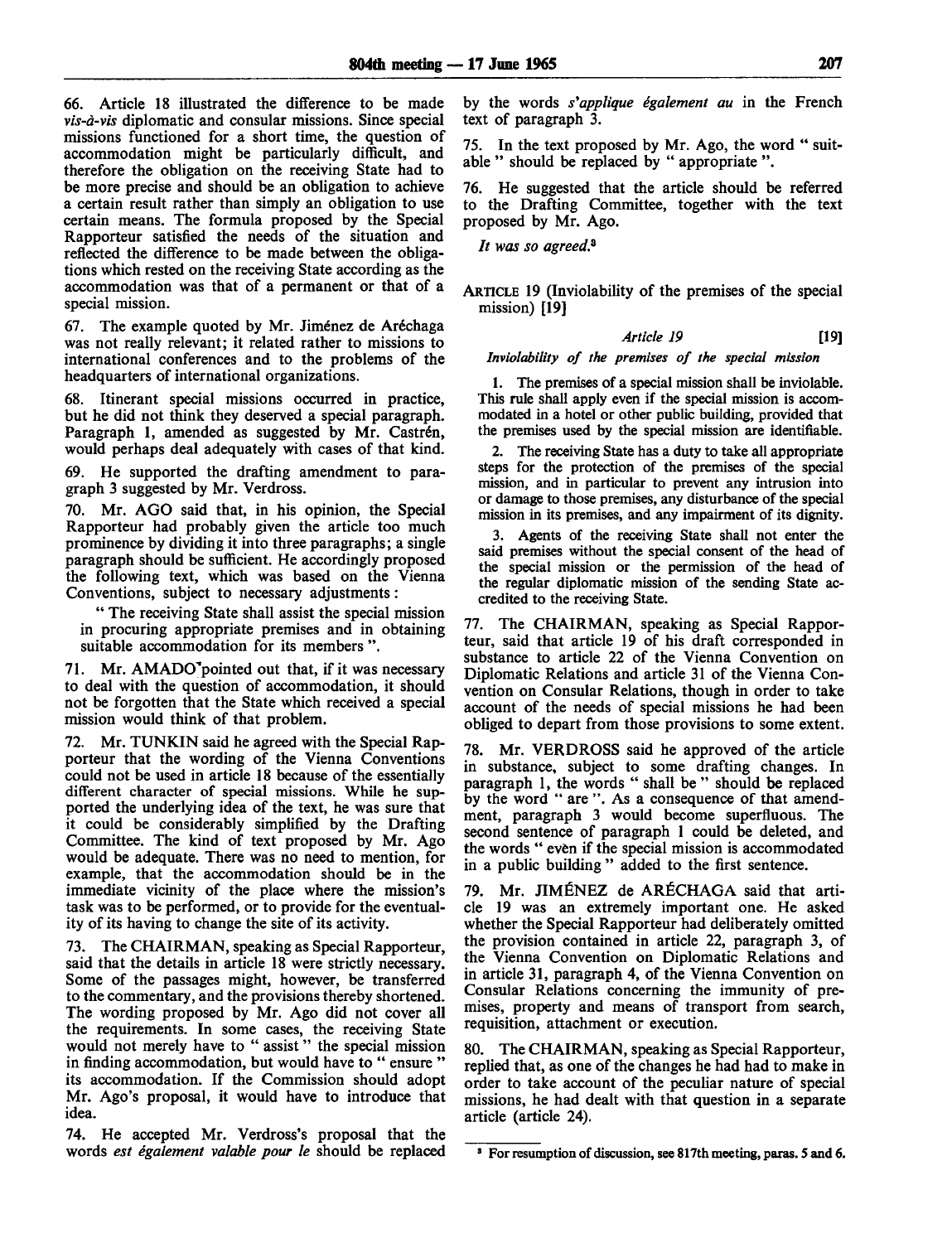81. Mr. CASTRÉN said that, like Mr. Verdross, he took the view that the second sentence in paragraph 1 could be transferred to the commentary.

82. Mr. RUDA said he supported Mr. Verdross's proposal that the content of paragraph 3 should be transferred to paragraph 1.

83. The receiving State was under a special duty to protect the premises of a special mission and it would be appropriate in paragraph 2 to use the wording of the Vienna Convention on Diplomatic Relations.

84. Mr. PESSOU proposed that the words "The receiving State has a duty to take ", in paragraph 2, be replaced by the words " The receiving State shall take ".

85. Mr. PAL said he was fully satisfied with the reasons given by the Special Rapporteur in the commentary for certain departures from the Vienna Conventions. Subject to the necessary drafting improvements, article 19 was acceptable. He did not favour Mr. Verdross's amendment to the first sentence in paragraph 1, which should remain as it stood.

86. Mr. ELIAS suggested that the content of article 24 should be incorporated in article 19 as a new paragraph 2, in order that all the provisions concerning inviolability should, as in the case of article 31 of the Vienna Convention on Consular Relations, be grouped in one article. The existing paragraph 2 of article 19 should be transferred to the commentary. Paragraph 3 in abbreviated form could become the second sentence in paragraph 1. That rearrangement would be more logical and clearer.

87. The mandatory form should be retained in the first sentence if the Commission desired to impose a firm obligation on the receiving State.

88. Mr. BRIGGS said that, in his opinion, the Special Rapporteur's conception of the scope of the article was correct. The article was not easy to draft because of the different senses in which the word " inviolability " had been used, both in the draft under discussion and in the Vienna Conventions. According to the context, it might mean prohibition of entry, an obligation to protect, or immunity from seizure of archives, arrest and detention, search, attachment or execution. The Special Rapporteur had rightly omitted from the article the provisions contained in article 22, paragraph 3, of the Vienna Convention on Diplomatic Relations.

89. He did not particularly favour the proposal for shortening paragraph 3. Paragraph 2 should certainly be retained because it dealt with the important obligation on the receiving State to protect the premises from intrusion by unauthorized persons.

90. The subject of the inviolability of the archives of the special mission was sufficiently important to merit a separate article.

91. Mr. REUTER said that, although he had not much personal experience of special missions, he realized that the draft rules should contain more than just generalities. Accordingly, however much the Drafting Committee might simplify the text, it should sacrifice nothing. In the event of disputes, questions of immunity raised insoluble problems if the relevant provisions were not sufficiently detailed, for then a mere recital of principles was useless.

92. With regard to the phrase " provided that the premises used by the special mission are identifiable which he regarded as indispensable, he thought that the point should be expressed even more forcefully, for the receiving State should be told what those premises comprised. The Vienna Conventions had not perhaps devoted enough attention to the matter. Some States did not keep lists of premises which were entitled to protection.

93. The CHAIRMAN, speaking as Special Rapporteur, said Mr. Reuter's comments would enable him to fill a gap in the text. It was quite true that, if the receiving State was expected to protect premises, it had to know exactly what premises were involved.

94. The proposals put forward by Mr. Verdross seemed sound, and the Commission should consider them when they had been drafted in appropriate language.

95. Mr. ROSENNE said that, during the discussion on special missions at the previous session,<sup>4</sup> he had contended that the Commission should depart as little as possible from the provisions of the Vienna Convention on Diplomatic Relations, and where it found that necessary, should justify its action in each case. He had also suggested<sup>5</sup> that the Commission would, in some cases, find it more useful to draw on the Vienna Convention on Consular Relations than on the other, a view which had been confirmed by the Special Rapporteur in the introduction to his second report.

96. That argument certainly held good for article 19, but its scope should be extended by including the provision contained in the last sentence of article 31, paragraph 2, of the Vienna Convention on Consular Relations. It was essential to allow for protective action to be taken in the case of fire or other disaster, particularly as the premises of a special mission might be located in a series of rooms or on one or more floors of a building.

97. He did not share the preoccupations of Mr. Briggs concerning the use of the word " inviolability ", since the context itself always indicated what legal connotation should be ascribed to that word.

98. Regarding the question raised by Mr. Reuter, he wondered whether the English and French texts of the last phrase in paragraph 1 of article 19 exactly corresponded. The former was preferable, the point being that the premises used by special missions should be " identifiable " by the public and the authorities of the receiving State.

99. The proposal by Mr. Elias was essentially one of rearrangement which should be left until article 24 was taken up.

100. The CHAIRMAN, speaking as Special Rapporteur, explained that he had only referred to the identification of the premises, whereas Mr. Reuter had pointed out that the receiving State should be told in advance what those premises were.

<sup>4</sup>  *Yearbook of the International Law Commission, 1964,* Vol. I, p. 12, para. 36.

<sup>5</sup>  *Ibid.,* p. 14, para. 64.